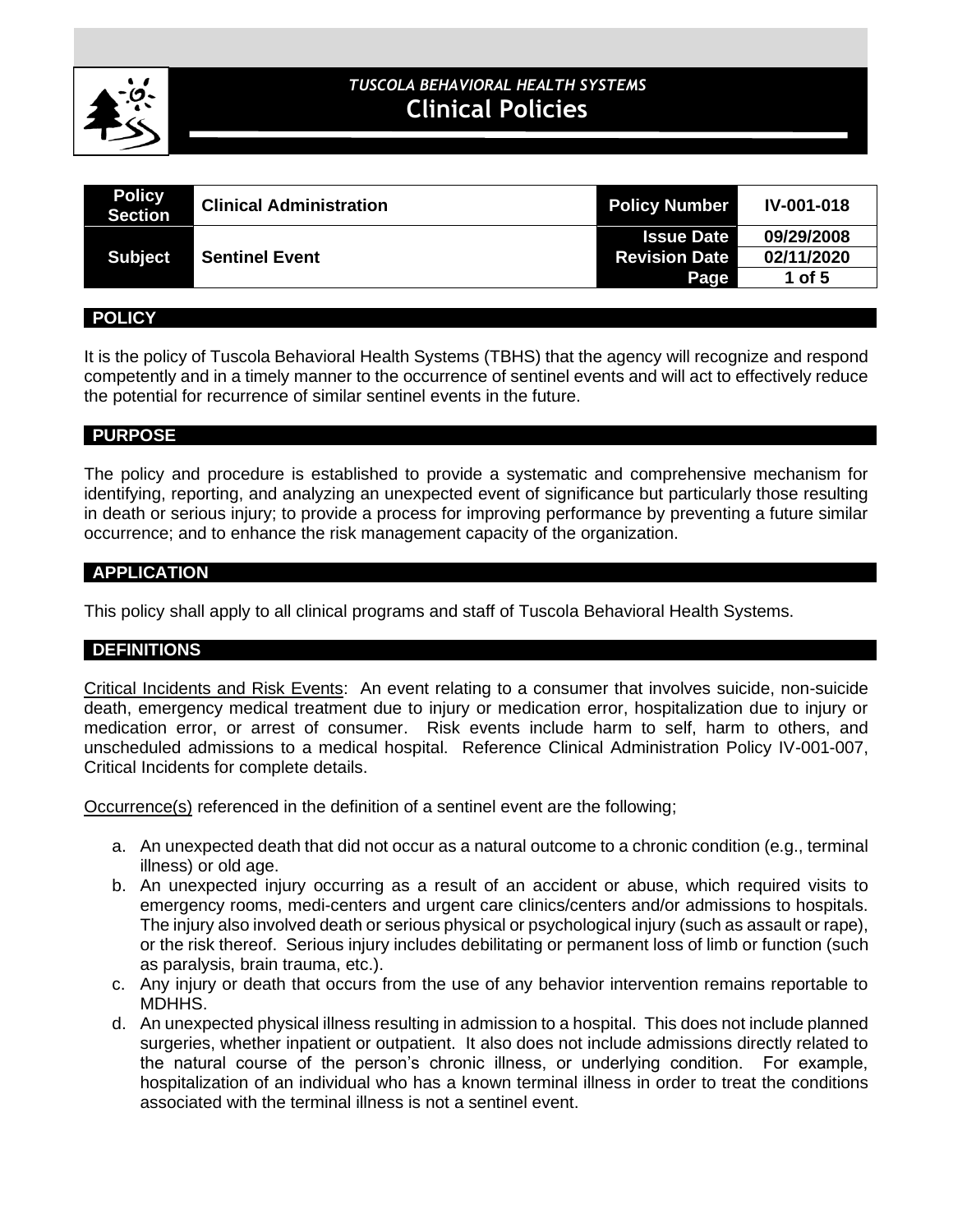| <b>Policy</b><br><b>Section</b> | <b>Clinical Administration</b> | <b>Policy Number</b> | <b>IV-001-018</b> |
|---------------------------------|--------------------------------|----------------------|-------------------|
|                                 |                                | <b>Issue Date</b>    | 09/29/2008        |
| <b>Subject</b>                  | <b>Sentinel Event</b>          | <b>Revision Date</b> | 02/11/2020        |
|                                 |                                | Page                 | 2 of 5            |

- e. Serious challenging behaviors, not already addressed in a treatment plan, which included significant (in excess of \$100) property damage, attempts at self-inflicted serious physical harm or serious physical harm to others, or unauthorized leaves of absence. Serious physical harm is defined by the administrative rules for mental health (330.7001) as "physical damage suffered by a recipient that a physician or registered nurse determines caused or could have caused the death of a recipient, caused the impairment of his or her bodily functions, or caused the permanent disfigurement of a recipient."
- f. Medication errors, specifically a) wrong medication; b) wrong dosage; c) double dosage; or d) missed dosage resulting in death, serious injury or the risk thereof. It does not include instances in which consumers have refused medication.

Other Reportable Events: all arrests and/or convictions that occur with an individual who is in a reportable population at the time the arrest or conviction takes place.

Own Home: for purposes of sentinel event reporting means supported independence program for persons with mental illness or developmental disabilities regardless of who holds the deed, lease, or rental agreement; as well as own home or apartment, for which the consumer has a deed, lease, or rental agreement in his/her own name. Own home does not mean a family's home in which the child or adult is living.

Persons with a Substance Use Disorder or Persons Receiving Substance Abuse Services: those Medicaid beneficiaries who receive substance abuse services managed by the Pre-Paid Inpatient Health Plan (PIHP).

Root Cause Analysis (RCA): or investigation, is a process for identifying the basic or causal factors underlying variations in performance, including the occurrence or possible occurrence of a sentinel event. A root cause analysis focuses primarily on systems and processes, not individual performance. A root cause analysis involves:

- a. Determination of the factors (human, systems, etc.,) most directly associated with the sentinel event and the associated processes;
- b. Review of the underlying systems and processes to determine where redesign might reduce risk;
- c. Identification of risk points and their potential contributions to this type of event;
- d. Determination of potential improvement in processes or systems that would tend to decrease the likelihood of such an event in the future, or a determination, after analysis, that no such improvement opportunities exists;
- e. Ensure credibility, attention to internal consistency in the questions asked/unasked and consideration of the organization as a whole entity; and
- f. Review of available relevant literature.

Sentinel Event: is an unexpected occurrence involving death or serious physical or psychological injury, or the risk thereof. Serious injury specifically includes loss of limb or function. The phrase, 'or the risk thereof' includes any process variation for which a recurrence would carry a significant chance of a serious adverse outcome.

Unexpected Death: Include those that resulted from suicide, homicide, an undiagnosed condition, were accidental, or were suspicious for possible abuse or neglect.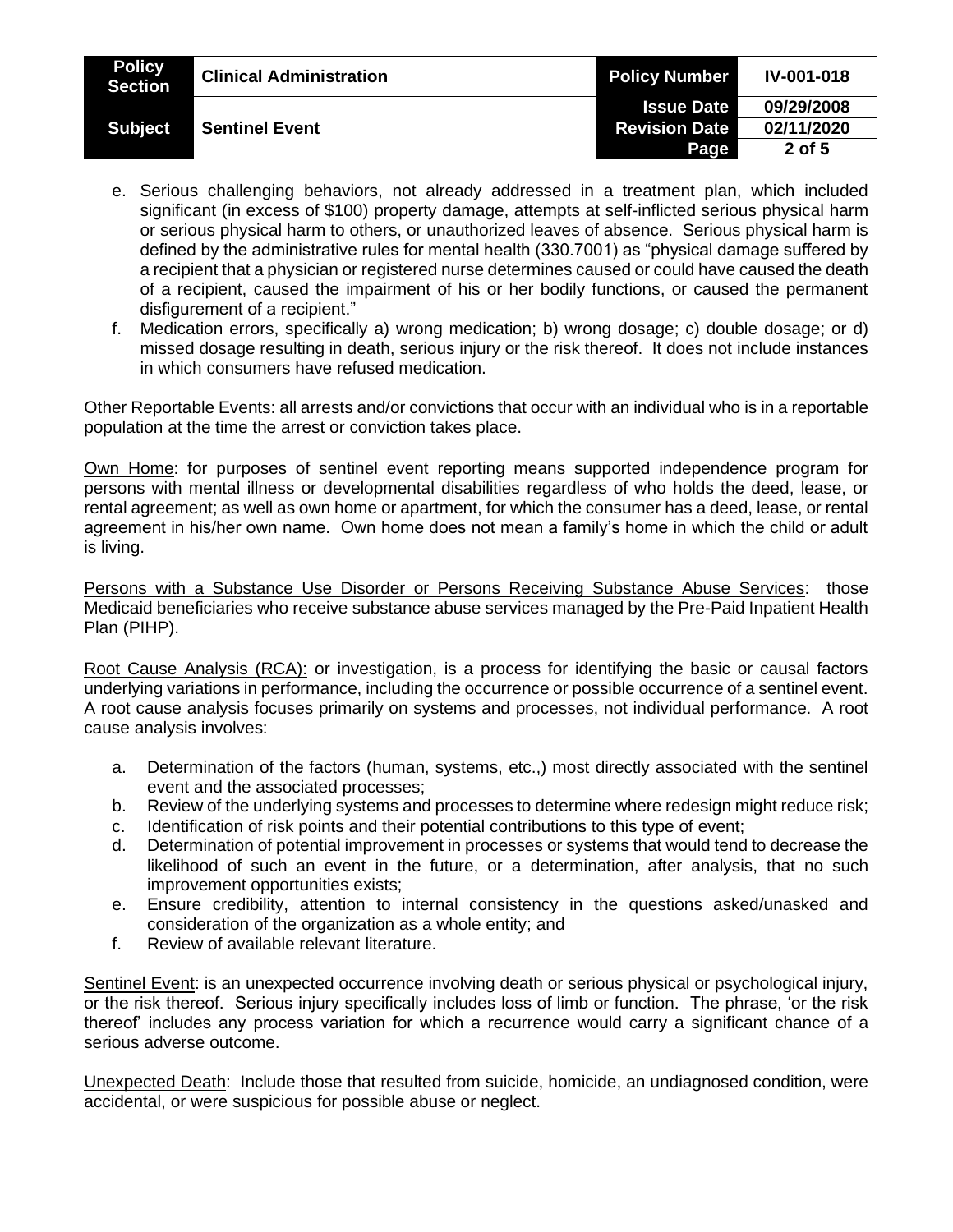| <b>Policy</b><br><b>Section</b> | <b>Clinical Administration</b> | <b>Policy Number</b> | <b>IV-001-018</b> |
|---------------------------------|--------------------------------|----------------------|-------------------|
|                                 |                                | <b>Issue Date</b>    | 09/29/2008        |
| <b>Subject</b>                  | <b>Sentinel Event</b>          | <b>Revision Date</b> | 02/11/2020        |
|                                 |                                | Page                 | 3 of 5            |

Unusual and Critical Incident: is an unexpected circumstance not previously identified within the consumer's Person Centered Plan that involves harm or injury or the risk of harm or injury. Such incidents include but are not limited to:

- a. Serious physical aggression not addressed in a behavioral treatment plan;
- b. Physical aggression that results in the injury of a peer;
- c. Non-suicidal attempts at self-inflicted harm not addressed in a behavior plan;
- d. Any suicidal or homicidal attempt or gesture;
- e. Emergency use of physical intervention that is not identified or anticipated in the plan of service;
- f. Significant property damage (in excess of \$100) caused by a recipient;
- g. Unauthorized leave of absence by a consumer receiving supervised care;
- h. Criminal offenses involving consumers including suspected offenses, arrests and/or convictions;
- i. Injury, whether accidental or intentional, that requires a visit to an emergency room, medi-center, urgent care clinic, or admission to a hospital;
- j. Physical illness that requires a visit to an emergency room, medi-center, urgent care clinic, or admission to a hospital. It does not include planned surgery, or other elective procedures or treatment, whether inpatient or outpatient;
- k. All deaths of persons, whether anticipated or unanticipated, that occur while the recipient is an active recipient of service or within 60 days of case closure;
- l. Unanticipated death or major permanent loss of function associated with a healthcare acquired infection;
- m. Adverse medication reaction or side-effects;
- n. Medication errors by service staff involving wrong medication, wrong dosage, double dosage, missed dosage, wrong person, or wrong time;
- o. Traffic accidents involving recipients;
- p. Fire occurring in the treatment or service facility, with or without damage;
- q. Safety issues which include physical plant and environmental hazards in supervised care settings or Community Mental Health Services Program (CMHSP) sites;
- r. Suspected abuse or neglect;
- s. Non-consensual sexual contact; and
- t. Other events which seriously disrupt or adversely affect the course of treatment or care of a consumer, and require further clinical or administrative attention.

24-hour Specialized Setting: means a specialized residential home certified by the Michigan Department of Health and Human Services (MDHHS) to serve persons with mental illness or developmental disabilities.

# **PROCEDURES**

- 1. All TBHS employees and contracted service providers will report unusual and critical incidents promptly. Unusual and critical incidents may also be identified through reports from consumers or external agencies.
- 2. All unusual and critical/risk incidents will be reviewed and those that are sentinel events identified. At a minimum, consumer deaths, injuries requiring emergency room treatment and/or hospital admission, physical illnesses requiring hospital admission, serious challenging behaviors, and medication errors that occur for individuals in reportable populations will be reviewed to determine whether the incident meets the criteria for a sentinel event as described in this policy and procedure.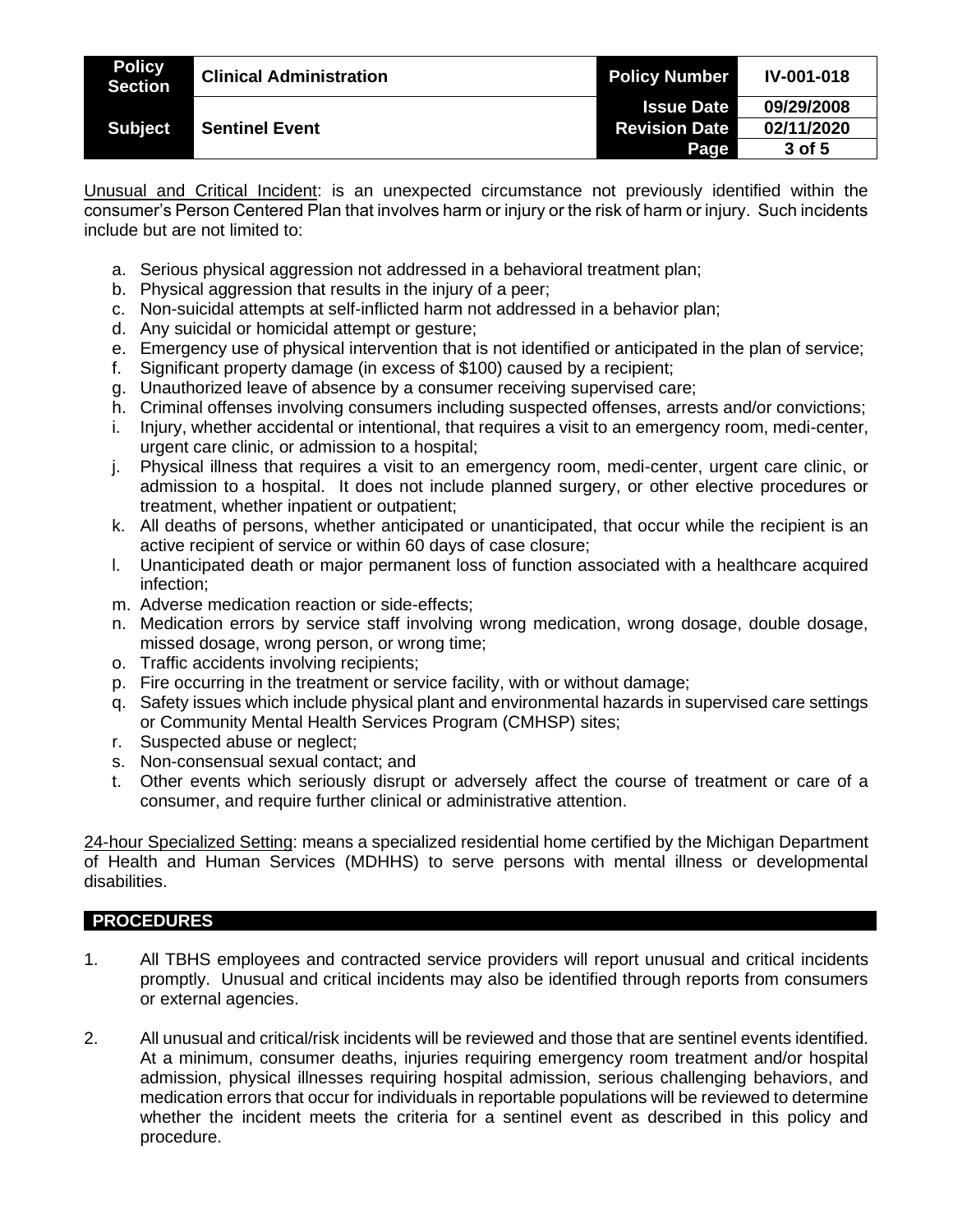| <b>Policy</b><br>Section | <b>Clinical Administration</b> | <b>Policy Number</b> | <b>IV-001-018</b> |
|--------------------------|--------------------------------|----------------------|-------------------|
|                          |                                | <b>Issue Date</b>    | 09/29/2008        |
| <b>Subject</b>           | <b>Sentinel Event</b>          | <b>Revision Date</b> | 02/11/2020        |
|                          |                                | Page                 | 4 of 5            |

- 3. With the exception of arrests/convictions and serious challenging behaviors, all sentinel events should be reviewed to determine if the event is related to the practice of care and whether or not the performance of a root cause analysis is warranted. The decision to perform an RCA is determined through consultation with the Medical Director, Quality Systems/Compliance Supervisor or designee, or Chief Operating Officer/Designee.
- 4. If determined to be appropriate, a RCA will be conducted in a timely and thorough manner. An individual or committee will be assigned lead responsibility for ensuring the completion of each RCA and any resultant action plan. Persons involved in the review of any adverse event must have appropriate credentials to review the scope of care. Adverse events that involve death or other serious medical issues must involve a physician or nurse.
- 5. The goal of reviewing sentinel events is to focus the attention of the organization on potential underlying causes of the event so that changes can be made in systems or processes in order to reduce the probability of such an event in the future. Following completion of a RCA, or investigation, TBHS will develop and implement either a plan of action or intervention to prevent further occurrence of the sentinel event; or document the rationale for not pursuing an intervention. The plan will address responsibility for implementation and oversight, pilot testing as appropriate, time lines, and strategies for measuring the effectiveness of the actions.
- 6. TBHS will maintain a system for recording the occurrence of sentinel events and the organization's resultant analysis, action planning and follow-up. Periodically, formal reporting will occur to apprise the organization's leadership and governance concerning the management of the event and all efforts to improve and correct underlying causes. Sentinel events will be reported to CARF as required.

TBHS will enter information about Reportable Sentinel Events and Critical Incidents and Risk Events in the regional database. Deaths that occur as a result of a sentinel event, regardless of the nature of the event, will be reported in the sentinel event death category. Only those events relating to service delivery will be reported. The database information will be used for monitoring by the Mid-State Health Network and reporting to the Michigan Department of Health and Human Services (MDHHS) (where applicable, e.g. children and youth serviced by the Michigan Department of Health and Human Services (MDHHS) Home and Community Based Waiver for Children with a Serious Emotional Disturbance (SEDW)) in accordance with regional policies and procedures and state reporting requirements.

- 7. Reportable Sentinel Events and Critical Incidents and Risk Events will only be entered in the regional database if the consumer involved was a Medicaid (or otherwise specified) beneficiary who, at the time of the event, was the responsibility of the PIHP and:
	- a. Lived in a 24-hour Specialized Residential setting (per the Administrative Rule R330.1801- 09) or in a Child-Caring Institution;
	- b. Lived in their Own Home receiving Community Living Supports;
	- c. Received Targeted Case Management, Assertive Community Treatment (ACT), Home-Based, Wraparound or Habilitation Supports Waiver Services; was enrolled in the Children's Waiver (CW), SED Waiver or the MIChild Program and who receive services funded by these programs; or